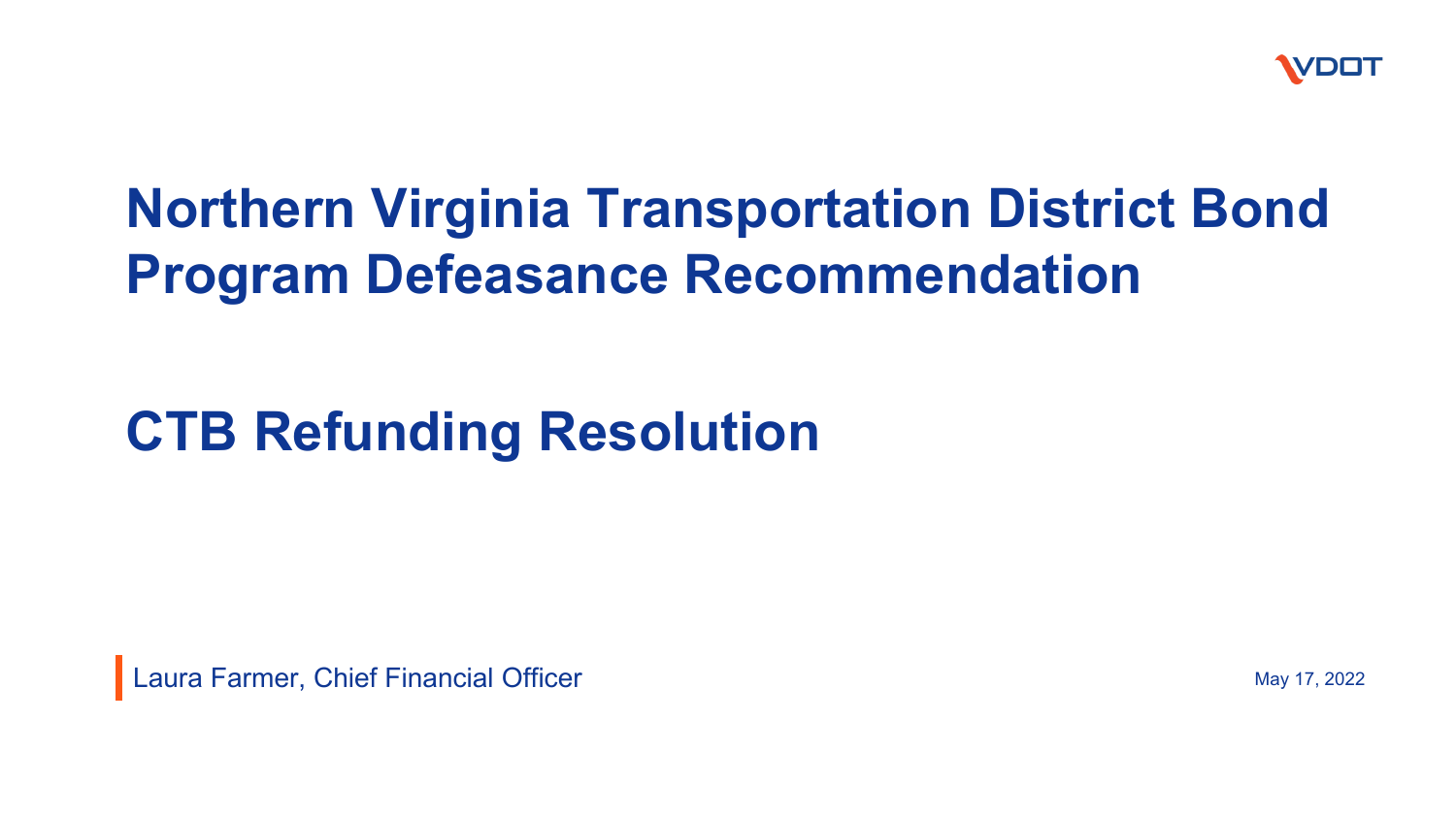#### **Northern Virginia Transportation District ("NVTD") Program**

- **The General Assembly enacted legislation in 1993, which was amended in the 1994, 1998, 1999, 2002 and 2005 Regular Session that authorized the Transportation Board to issue Transportation Revenue Bonds in an amount of \$500.2 million plus an additional amount for issuance costs**
- **Bonds were issued in 1993, 1995, 1996, 1999, 2001, 2002 and 2009 totaling \$477.87 million**
	- **A portion of the 2009 bonds were issued as Build America Bonds**
- **CTB has taken advantage of refunding all outstanding bonds to maximize interests savings to date**
- **Remaining authorization is under review for issuance in the future**
- **Current issued bonds will be paid off in fiscal year 2034**
- **The NVTD Fund has two annual commitments required in the** *Code of Virginia.*
	- **\$20 million is transferred to the Washington Metropolitan Area Transit Authority Capital Fund**
	- **\$20 million is transferred to the Northern Virginia Transportation Authority Fund**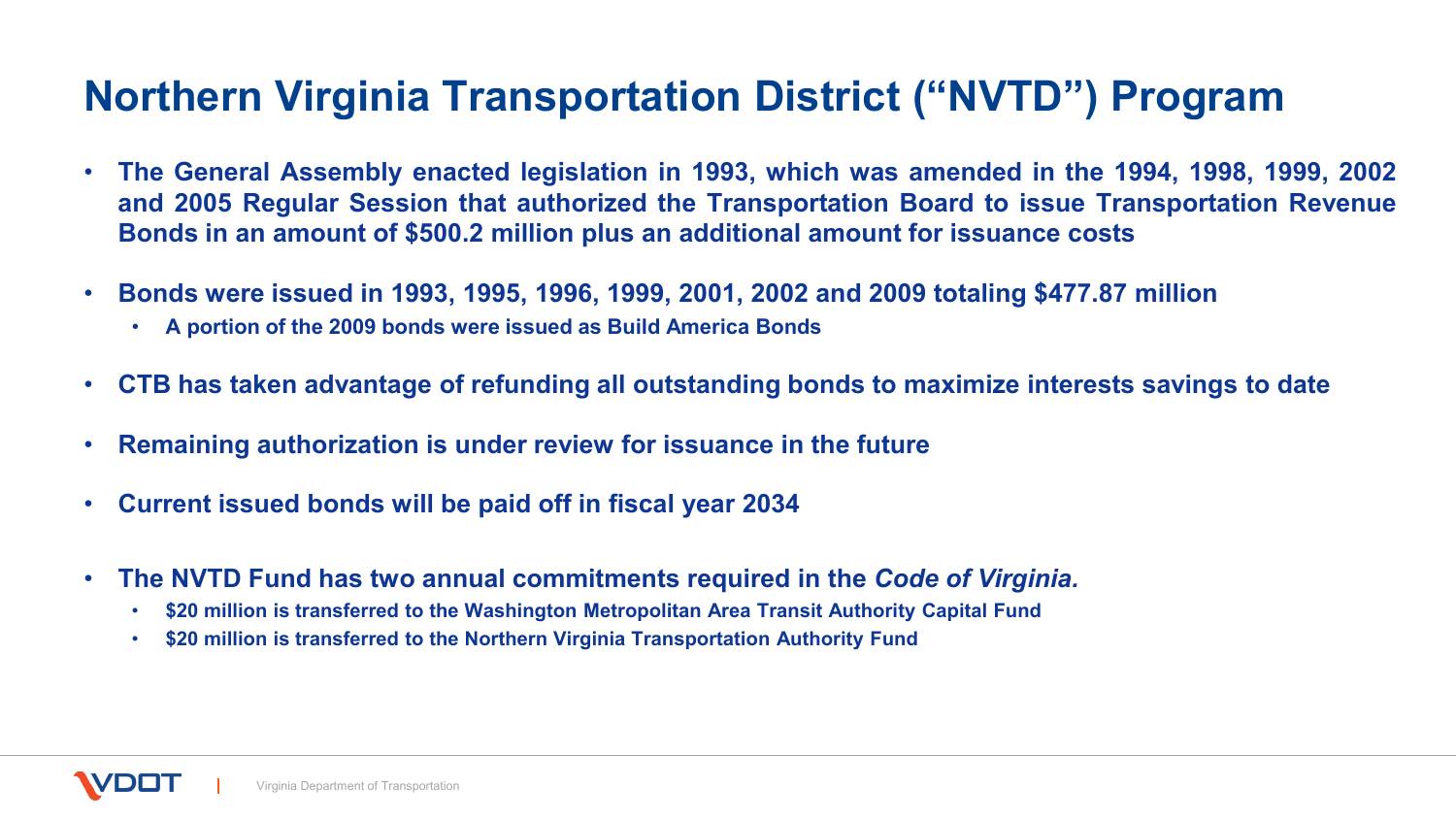#### **NVTD Bond Status and Future Refundings**

- Outstanding Bonds are Refunding Bonds (Amounts shown are reflective of amounts after the May 15, 2022 payment)
	- **Series 2012: \$16.1 million**
	- **Series 2016: \$10.4 million**
	- **Series 2019: \$37.0 million**
- **The Fund has a few remaining project commitments along with the above debt service commitments but the Program has fulfilled its purpose and intent**
- **The 2012 Bonds are available for refunding as of May 15, 2022**
- Due to the legislative commitments of the fund it is more advantageous to the Agency to defease the **bonds instead of refunding the bonds**
- **To defease the 2012 bonds, CTB Approval is needed**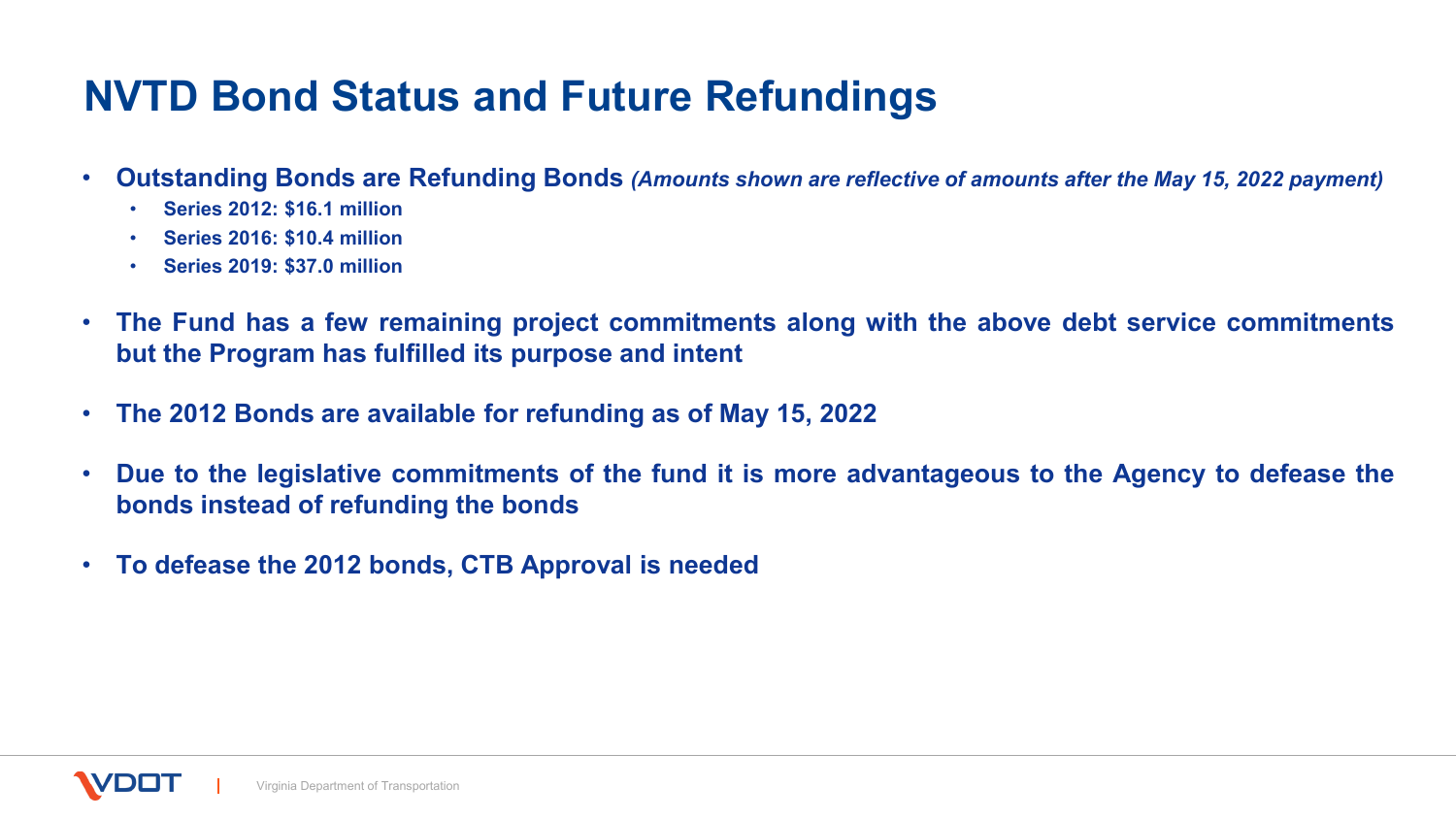## **Authorization of the Issuance of Refunding Bonds**

- **Section 33.2-1727 of the Code of Virginia authorizes the Commonwealth Transportation Board (CTB) to issue revenue refunding bonds to refund any revenue bonds issued pursuant to the State Revenue Bond Act, Sections 33.2-1700 et seq. of the Virginia Code.**
- **Section 2.2-2416(7) of the Virginia Code, authorizes the Treasury Board to approve financing arrangements executed by state agencies, boards and authorities where the debt service on such financing arrangements are to be made from appropriations of the Commonwealth.**
- **The one month lag between CTB approval and the Treasury Board's approval entails the real possibility the anticipated savings might dissipate between board meetings.**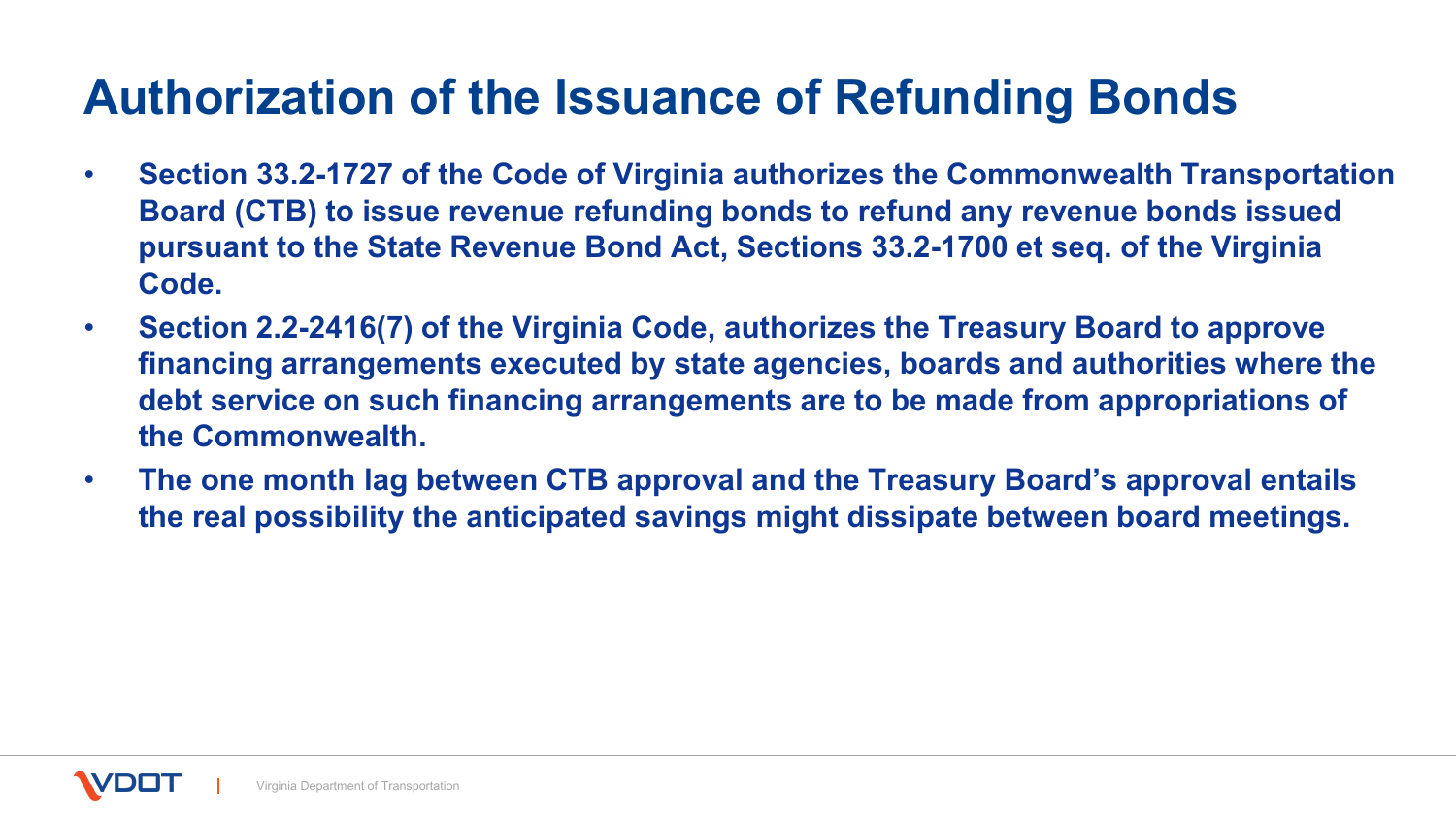## **Authorization of the Issuance of Refunding Bonds**

- **The draft resolution will address this issue by authorizing the issuance and sale of revenue refunding bonds that achieve present value savings as set forth in the Treasury Board Debt Structuring and Issuance Guidelines or such other threshold as may be approved by the Treasury Board (Treasury Guidelines).**
- **The final maturity of the refunding bonds shall not exceed the final maturity on the bonds refunded, and the amortization of the bonds shall also be structured in accordance with the Treasury Guidelines.**
- **The resolution further authorizes VDOT staff (a) to request the Treasury Board to approve the terms and structure of the bonds in accordance with Section 2.2-2416(7) of the Code, and (b) to request the Governor to approve the issuance of the bonds.**
- **The draft resolution will replace the June 17, 2020 adopted resolution which had a sunset date of June 30, 2022. The authority to issue revenue refunding bonds pursuant to this resolution terminates on June 30, 2024.**